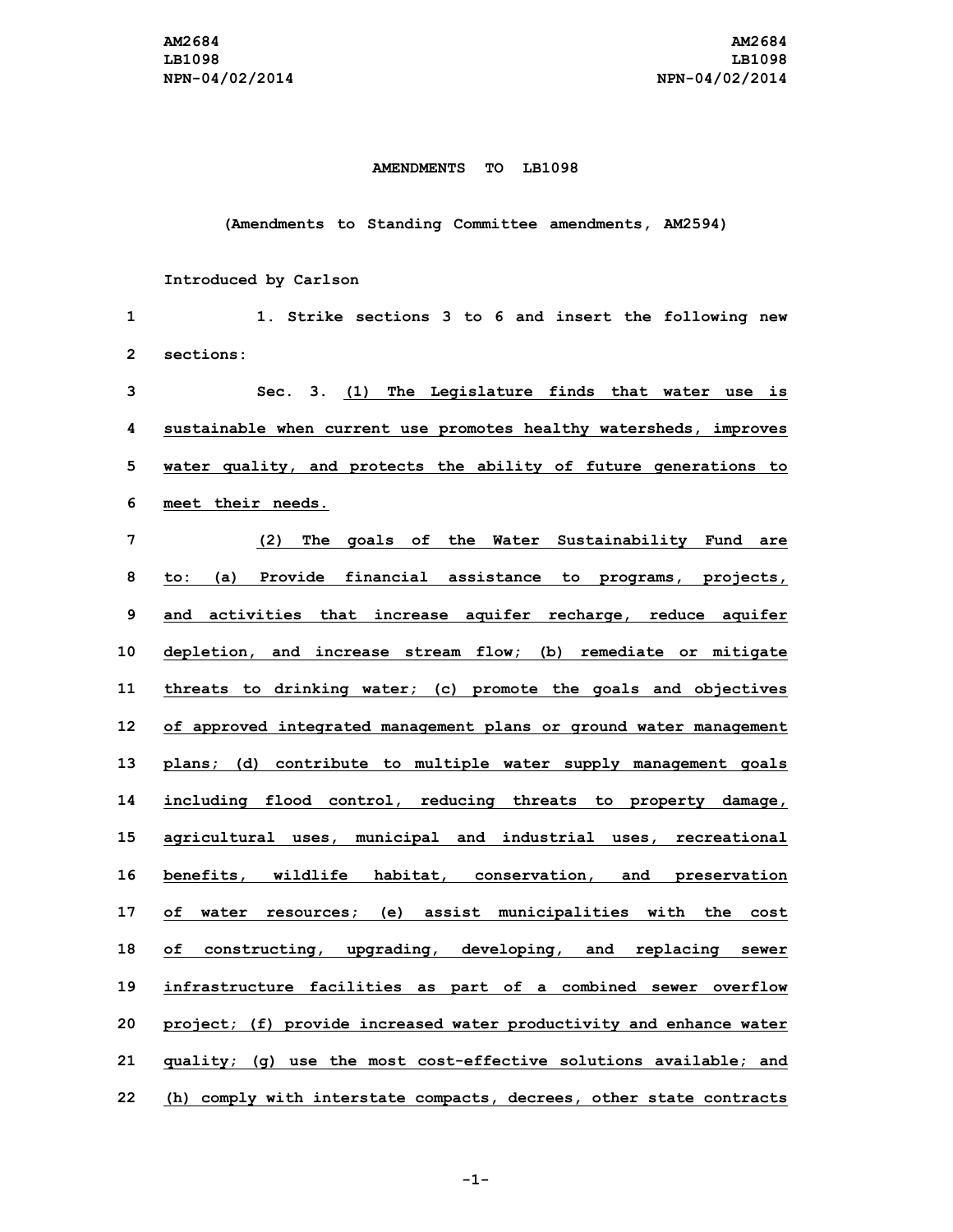**1 and agreements and federal law.**

| $\overline{\mathbf{c}}$ | (3) The Legislature finds that the goals of the Water               |
|-------------------------|---------------------------------------------------------------------|
| 3                       | Sustainability Fund can be met by equally considering programs,     |
| 4                       | projects or activities in the following categories: (a) Research,   |
| 5                       | data, and modeling; (b) rehabilitation or restoration of water      |
| 6                       | supply infrastructure, new water supply infrastructure, or          |
| 7                       | water supply infrastructure maintenance or flood prevention for     |
| 8                       | protection of critical infrastructure; (c) conjunctive management,  |
| 9                       | storage, and integrated management of ground water and surface      |
| 10                      | water; and (d) compliance with interstate compacts or agreements or |
| 11                      | other formal state contracts or agreements or federal law.          |
| 12                      | Sec. 4. (1) It is the intent of the Legislature that the            |
| 13                      | Water Sustainability Fund be equitably distributed statewide to the |
| 14                      | greatest extent possible for the long term.                         |
| 15                      | (2) Distributions to assist municipalities with the                 |
| 16                      | cost of constructing, upgrading, developing, and replacing sewer    |
| 17                      | infrastructure facilities as part of a combined sewer overflow      |
| 18                      | project shall be based on a demonstration of need and shall         |
| 19                      | equal ten percent of the total annual appropriation to the          |
| 20                      | Water Sustainability Fund if (a) applicants have applied for        |
| 21                      | such funding as required under section 6 of this act and (b) any    |
| 22                      | such application has been recommended for further consideration     |
| 23                      | by the director and is subsequently approved for allocation by      |
| 24                      | the commission pursuant to subsection (1) of section 8. If more     |
| 25                      | than one municipality demonstrates a need for funds pursuant to     |
| 26                      | this subsection, funds shall be distributed proportionally based on |
|                         |                                                                     |

**27 population.**

**-2-**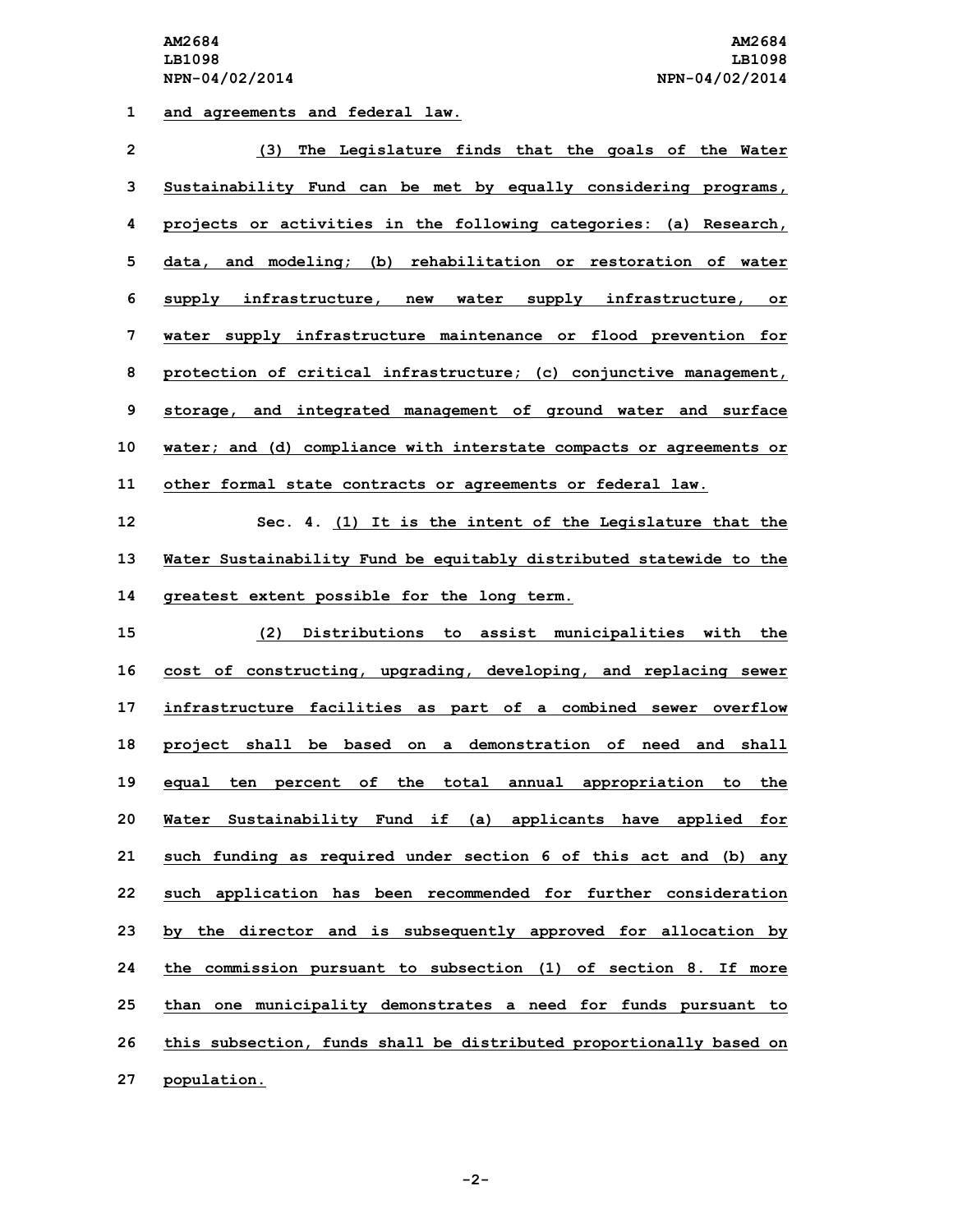**(3) Any money in the Water Sustainability Fund may be allocated by the commission to applicants in accordance with sections 3 to 10 of this act. Such money may be allocated in the form of grants or loans for water sustainability programs, projects or activities undertaken within the state. The allocation of funds to <sup>a</sup> program, project or activity in one form shall not of itself preclude additional allocations in the same or any other form to the same program, project or activity. (4) <sup>A</sup> natural resources district is eligible for funding from the Water Sustainability Fund only if the district has adopted or is currently participating in the development of an integrated management plan pursuant to subdivision (1)(a) or (b) or section 13 46-715. (5) The commission shall utilize the resources and expertise of, and collaborate with the Department of Natural Resources, the University of Nebraska, the Department of Environmental Quality, the Nebraska Environmental Trust Board, and the Game and Parks Commission on funding and planning for water projects, programs, or activities.**

 **(6) <sup>A</sup> biennial report shall be made to the Clerk of the Legislature describing the work accomplished by the use of funds towards the goals of the Water Sustainability Fund beginning on December 31, 2015. The report submitted to the Clerk of the Legislature shall be submitted electronically.**

**25 Sec. 5. The commission shall rank and score applications 26 for funding based on criteria that demonstrates the extent to which 27 <sup>a</sup> program, project, or activity:**

**-3-**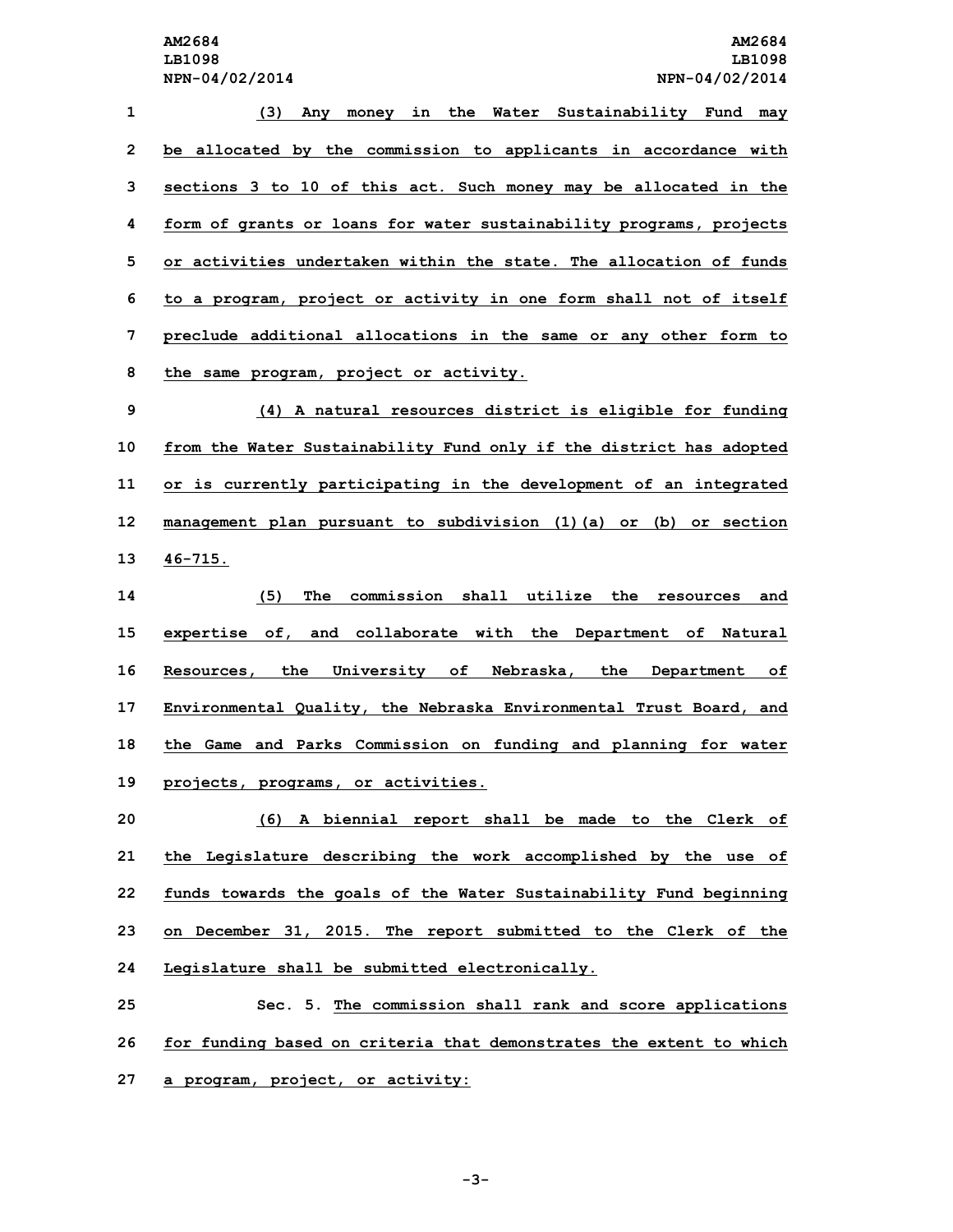|                 | AM2684<br>AM2684<br>LB1098<br>LB1098<br>NPN-04/02/2014<br>NPN-04/02/2014    |
|-----------------|-----------------------------------------------------------------------------|
| $\mathbf{1}$    | (1) Remediates or mitigates threats to drinking water;                      |
| $\overline{2}$  | the goals and objectives of an approved<br>(2)<br>Meets                     |
| 3               | integrated management plan or ground water management plan;                 |
| 4               | (3)<br>Contributes<br>to<br>water<br>sustainability goals<br>by.            |
| 5               | reducing aquifer depletion,<br>increasing aquifer recharge,<br>$\circ$ r    |
| 6               | increasing streamflow;                                                      |
| 7               | Contributes to multiple water supply management<br>(4)                      |
| 8               | goals, including, but not limited to, flood control, agricultural           |
| 9               | use, municipal and industrial uses, recreational benefits, wildlife         |
| 10              | habitat, conservation of water resources, and preservation of water         |
| 11              | resources;                                                                  |
| 12 <sup>2</sup> | (5)<br>Maximizes the beneficial use of Nebraska's water                     |
| 13              | resources for the benefit of the state's residents;                         |
| 14              | (6) Is cost-effective;                                                      |
| 15              | (7) Helps the state meet its obligations under interstate                   |
| 16              | other<br>compacts, decrees,<br>or<br>state contracts or<br>agreements<br>or |
| 17              | federal law;                                                                |
| 18              | (8)<br>Reduces threats to property damage or protects                       |
| 19              | critical infrastructure that consists of the physical assets,               |
| 20              | systems, and networks vital to the state or the United States               |
| 21              | such that their incapacitation would have a debilitating effect on          |
| 22              | public security or public health and safety;                                |
| 23              | (9) Improves water quality;                                                 |
| 24              | (10) Has utilized all available funding resources of the                    |
| 25              | local jurisdiction to support the program, project or activity;             |
| 26              | (11) Has a local jurisdiction with plans in place that                      |
| 27              | support sustainable water use;                                              |

**-4-**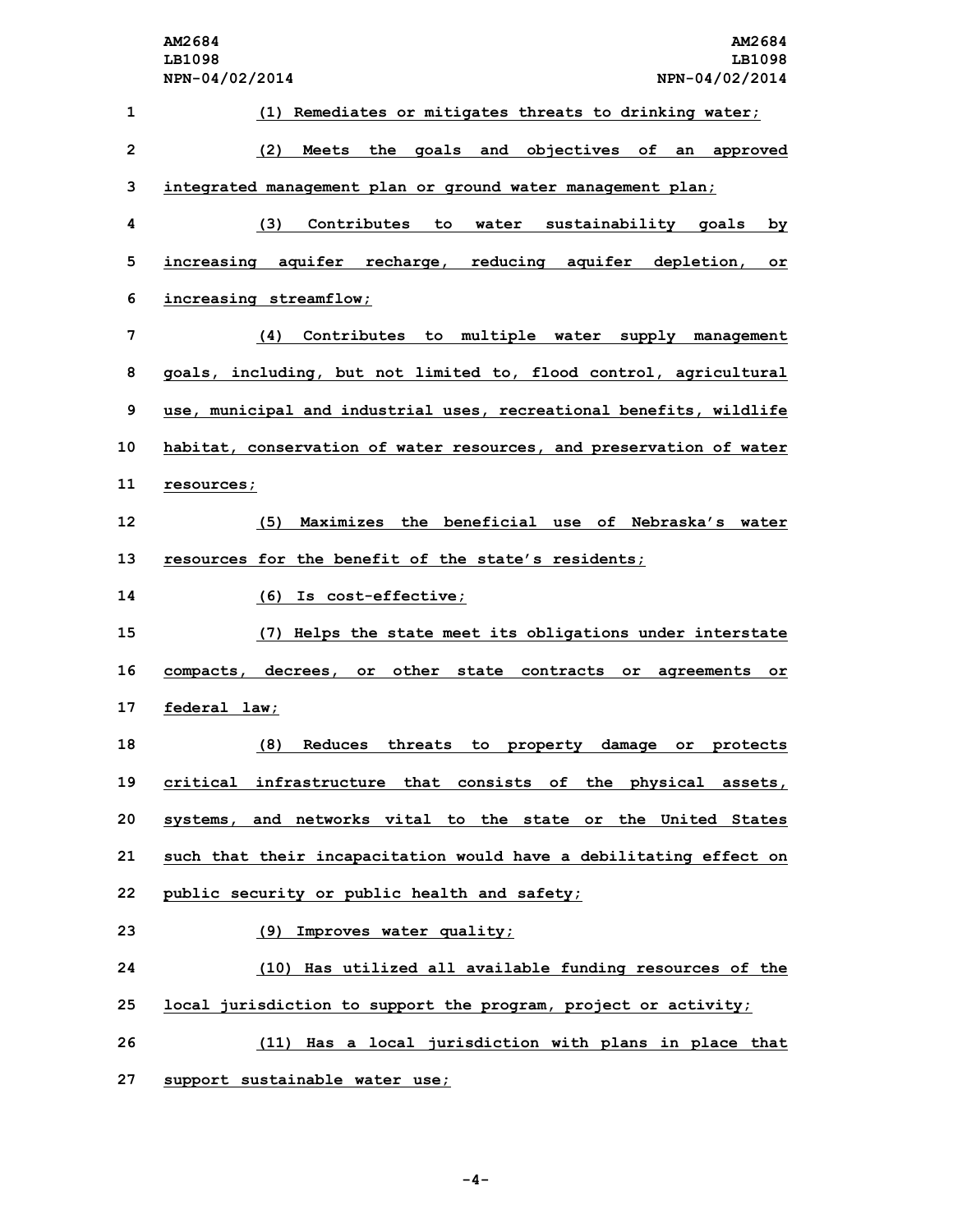|                         | AM2684<br>AM2684<br>LB1098<br>LB1098<br>NPN-04/02/2014<br>NPN-04/02/2014 |
|-------------------------|--------------------------------------------------------------------------|
| 1                       | (12) Addresses a statewide problem or issue;                             |
| $\overline{\mathbf{c}}$ | (13) Contributes to the state's ability to leverage state                |
| 3                       | dollars with local or federal government partners or other partners      |
| 4                       | to maximize the use of its resources;                                    |
| 5                       | (14) Contributes to watershed health and function; and                   |
| 6                       | (15) Uses objectives described in the annual report and                  |
| 7                       | plan of work for the state water planning and review process issued      |
| 8                       | by the department.                                                       |
| 9                       | Sec. 6. (1) Any entity qualified pursuant to subsection                  |
| 10                      | (3) of section 4 of this act to apply for and receive funds from         |
| 11                      | the Water Sustainability Fund may file an application with the           |
| 12                      | department for a grant or loan from such fund. Applications for          |
| 13                      | grants to the department itself shall be filed by the department.        |
| 14                      | Each application shall be filed in such manner and form and              |
| 15                      | be accompanied by such information as may be prescribed by the           |
| 16                      | director and the commission.                                             |
| 17                      | (2) Any such application shall:                                          |
| 18                      | (a) Describe the nature and purpose of the proposed                      |
| 19                      | program, project or activity;                                            |
| 20                      | (b) Set forth or be accompanied by a plan for                            |
| 21                      | development of the proposed program, project, or activity,               |
| 22                      | together with engineering, economic, and financial feasibility           |
| 23                      | data and information, and such estimated costs of construction           |
| 24                      | or implementation as may be required by the director and the             |
| 25                      | commission;                                                              |
| 26                      | (c) State whether money other than that for which the                    |
| 27                      | application is made will be used to help in meeting program,             |

**-5-**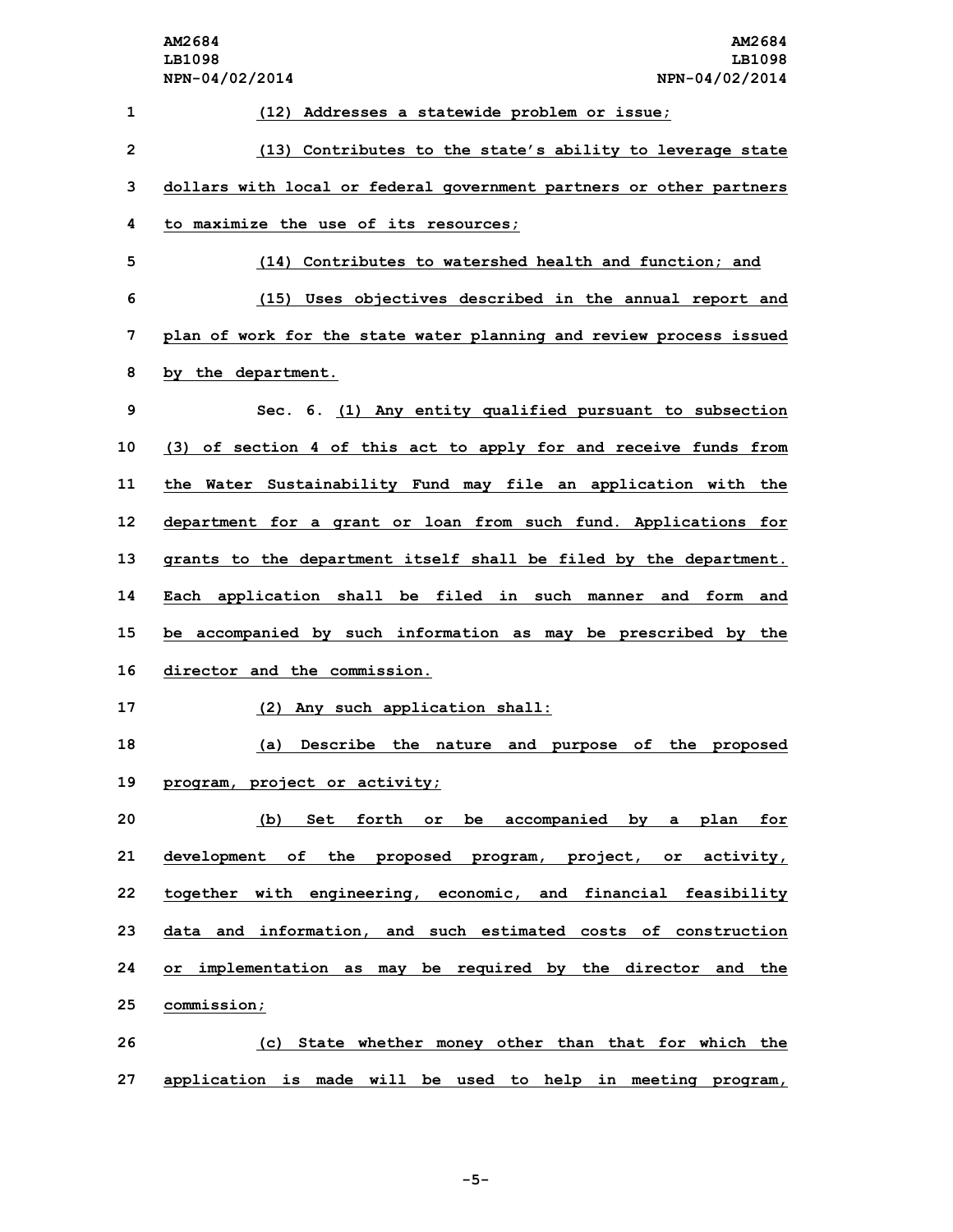**1 project or activity costs and whether such money is available or 2 has been sought for this purpose;**

 **(d) When appropriate, state that the applicant holds or can acquire title to all lands or has the necessary easements and rights-of-way for the project and related lands and has or may acquire all water rights necessary for the proposed project;**

**7 (e) Show that the applicant possesses all necessary 8 authority to undertake or participate in the proposed program, 9 project or activity; and**

**10 (f) Demonstrate the probable environmental and ecological 11 consequences that may result from such proposed program, project or 12 activity.**

 **(3) Upon receipt of an application, the director shall evaluate and investigate all aspects of the proposed program, project or activity and the proposed schedule for development and completion of such program, project, or activity, determine eligibility for funding, and make appropriate recommendations to the commission pursuant to sections 3 to 8 of this act. As <sup>a</sup> part of his or her investigation, the director shall consider whether the plan for development of the program, project or activity is satisfactory. If the director determines that the plan is unsatisfactory or that the application does not contain adequate information upon which to make determinations, the director shall return the application to the applicant and may make such recommendations to the applicant as are considered necessary to make the plan or the application satisfactory.**

**27 (4) Requests for utilization of the Water Sustainability**

**-6-**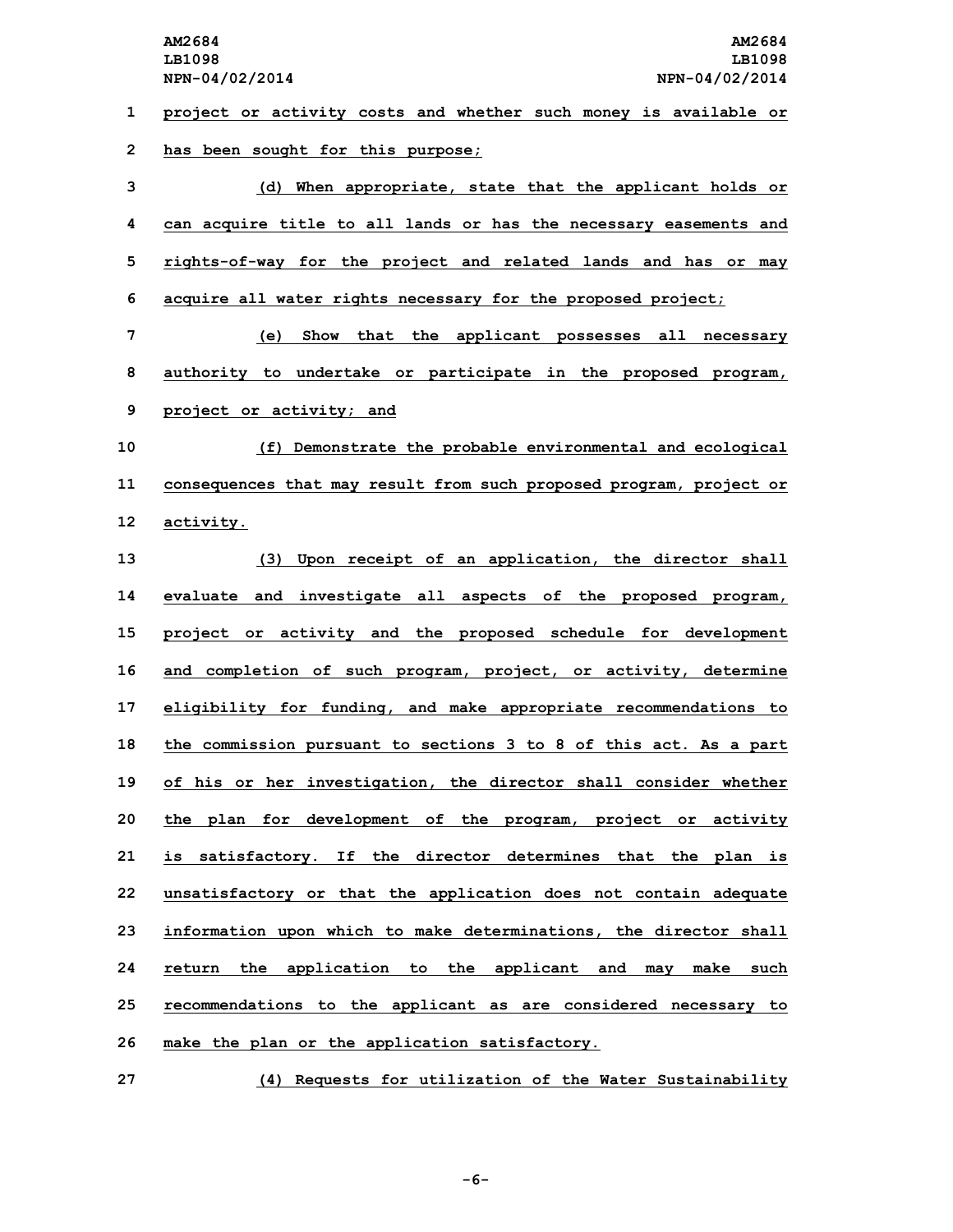**Fund for state participation in any water and related land-water resources projects shall also be filed with the department for the director's evaluation, investigation, and recommendations. Such requests shall be filed in the manner and form and be accompanied by such information as shall be prescribed by the department and the commission. Sec. 7. (1) Each program, project, or activity for which funding is requested, whether such request has as its origin an application or the action of the department itself, shall be**

**10 reviewed as provided in sections 3 to 10 of this act by the 11 director prior to the approval of any allocation for such program, 12 project or activity by the commission.**

 **(2) The director may recommend approval of and the commission may approve grants or loans, including the appropriate repayment period and the rate of interest, for program, project, or activity costs or acquisition of interests in projects if after investigation and evaluation the director finds that:**

**18 (a) The plan does not conflict with any existing Nebraska 19 state land plan;**

**20 (b) The proposed program, project or activity is 21 economically and financially feasible based upon standards adopted 22 by the commission pursuant to sections 3 to 10 of this act;**

**23 (c) The plan for development of the proposed program, 24 project or activity is satisfactory;**

**25 (d) The plan of development minimizes any adverse impacts 26 on the natural environment;**

**27 (e) The applicant is qualified, responsible, and legally**

**-7-**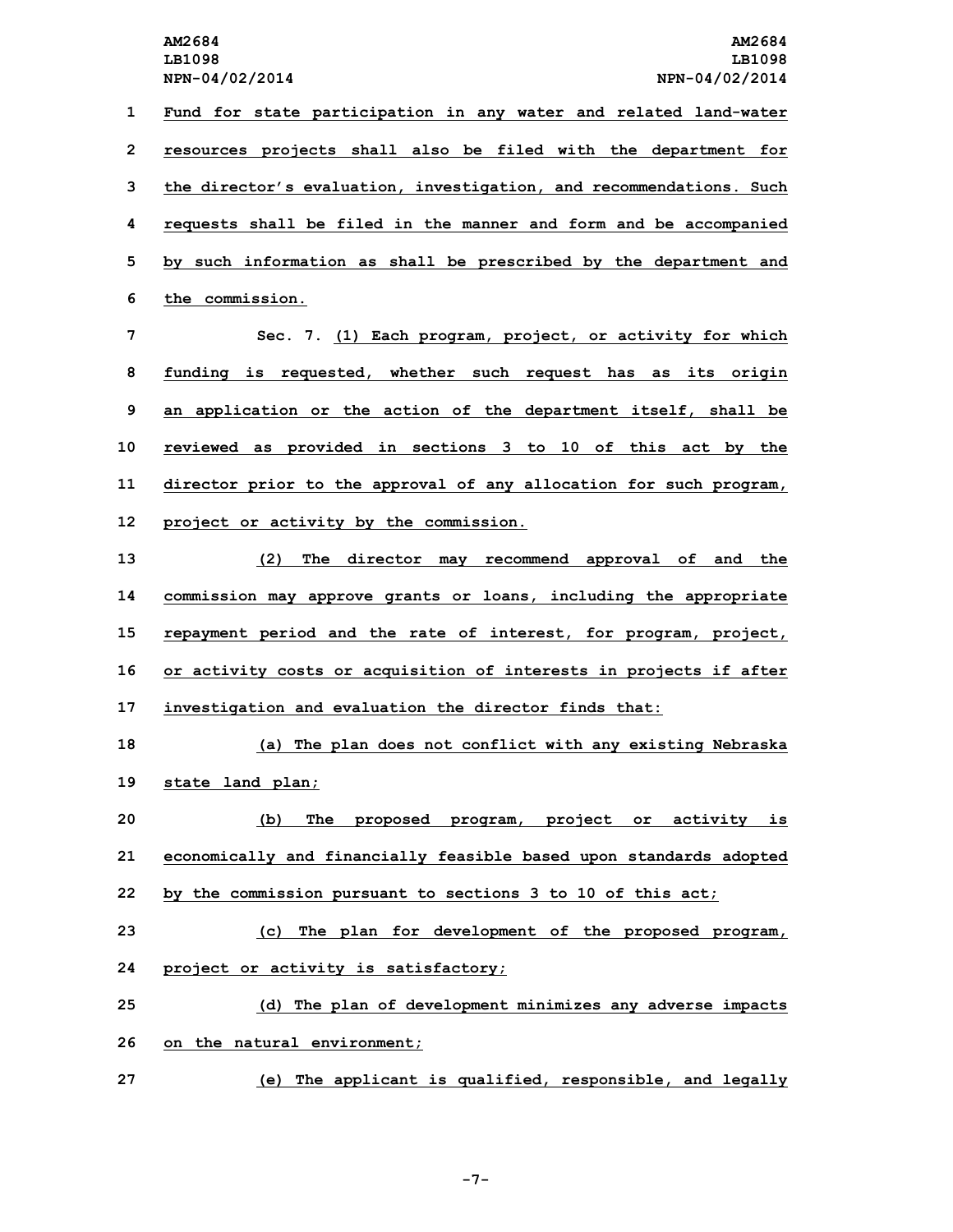**1 capable of carrying out the program, project or activity;**

 **(f) In the case of <sup>a</sup> loan, the borrower has demonstrated the ability to repay the loan and there is assurance of adequate operation, maintenance, and replacement during the repayment life of the project; (g) The plan considers other plans and programs of the state and resources development plans of the political subdivisions of the state; and (h) The money required from the Water Sustainability Fund is available. (3) The director and staff of the department shall carry out their powers and duties under sections 3 to 10 of this act independently of and without prejudice to their powers and duties under other provisions of law. (4) No member of the commission shall be eligible to participate in the action of the commission concerning an application for funding to any entity in which such commission member has any interest. The director may be delegated additional responsibilities consistent with the purposes of sections 4 to 10. It shall be the sole responsibility of the commission to determine the priority in which funds are allocated for eligible programs, projects, and activities under section 5 of this act. Sec. 8. (1) The director shall make recommendations based upon his or her review of the criteria set forth in section 7 of this act of whether an application should be considered further or rejected and the form of allocation he or she deems appropriate. The commission shall act in accordance with such recommendations**

**-8-**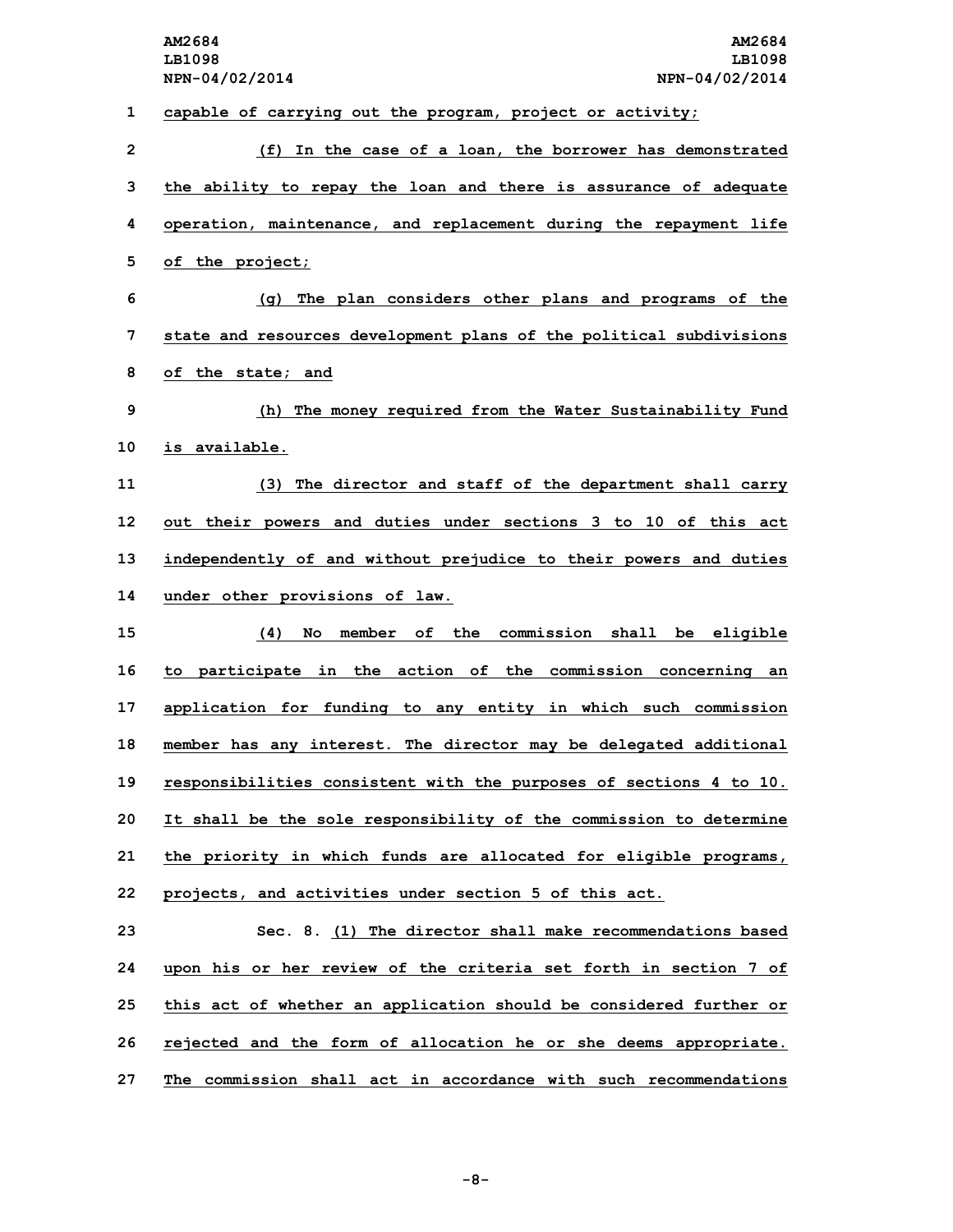**1 according to the application procedures adopted and promulgated in 2 rules and regulations.**

| 3  | (2)<br>If, after<br>review of the recommendation by the            |
|----|--------------------------------------------------------------------|
| 4  | director, the commission determines that an application for a      |
| 5  | acquisition of an interest, or combination thereof<br>arant, loan, |
| 6  | pursuant to sections 3 to 10 of this act is satisfactory and       |
| 7  | qualified to be approved, before the final approval of such        |
| 8  | application may be given and the funds allocated, the department   |
| 9  | shall enter into an agreement in the name of the state with the    |
| 10 | applicant agency or organization and with any other organizations  |
| 11 | it deems to be involved in the program, project or activity to     |
| 12 | which funds shall be applied. The department shall also enter into |
| 13 | such agreements as are appropriate before allocation of any funds  |
| 14 | for the acquisition of interest in any qualified project when      |
| 15 | such acquisition is initiated by the department itself pursuant to |
| 16 | section 9 of this act. All agreements entered into pursuant to     |
| 17 | this section shall include, but not be limited to, a specification |
| 18 | of the amount of funds involved, whether the funds are considered  |
| 19 | as a grant, loan, or for the acquisition of an interest in the     |
| 20 | name of the state, and, if a combination of these is involved, the |
| 21 | amount of funds allocated to each category, the specific purpose   |
| 22 | for which the allocation is made, the terms of administration of   |
| 23 | the allocated funds, and any penalties to be imposed upon the      |
| 24 | applicant organization should it fail to apply or repay the funds  |
| 25 | in accordance with the agreement.                                  |
| 26 | If the allocation to be approved is a loan, the<br>(3)             |

**27 department and the applicant or applicants shall include in the**

**-9-**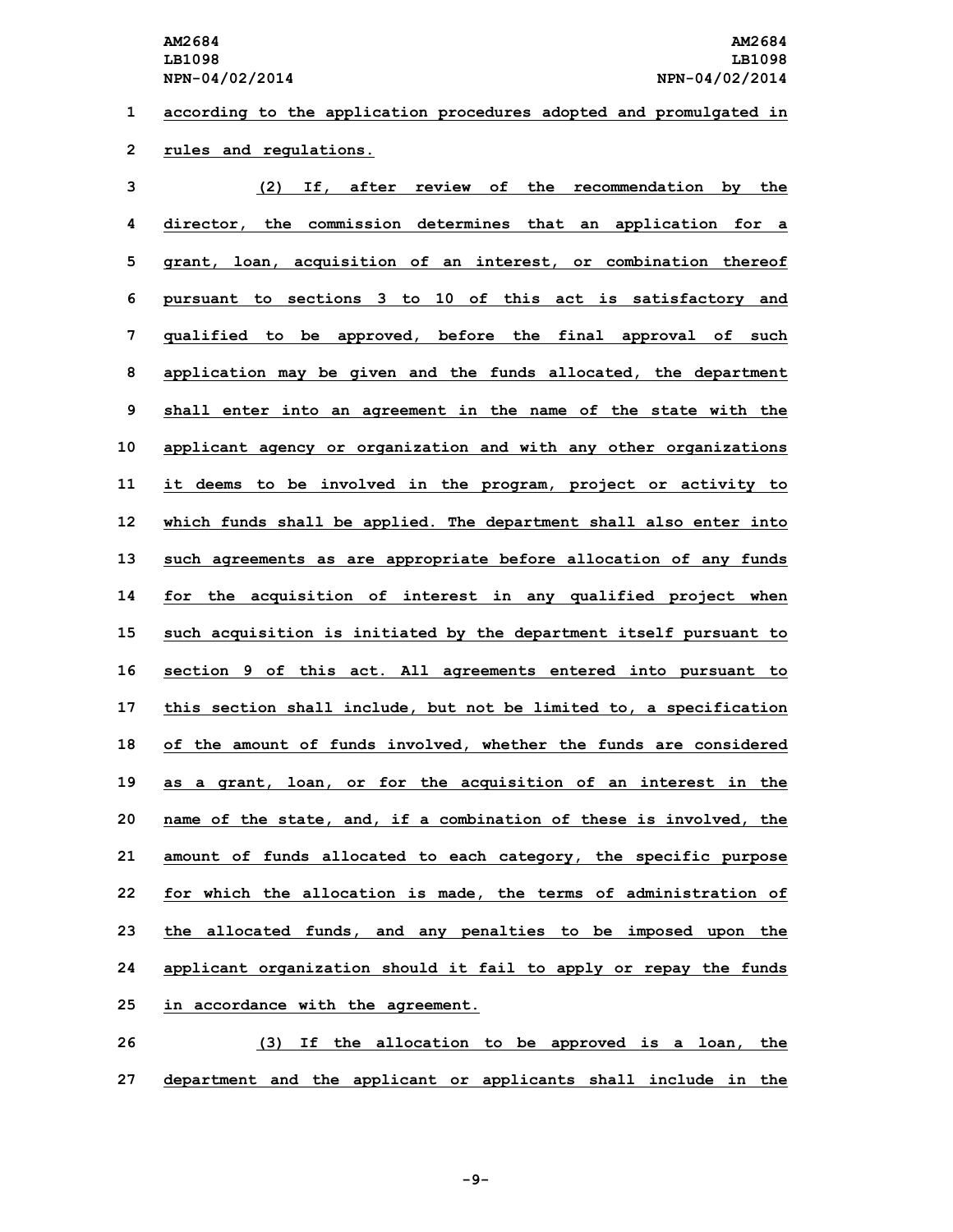**agreement provisions for repayment to the Water Sustainability Fund of money loaned together with any interest at reasonable rates as established by the commission. The agreement shall further provide that repayment of the loan together with any interest thereon shall commence no later than one full year after construction of the project is completed and that repayment shall be completed within the time period specified by the commission. The repayment period shall not exceed fifty years, except that the commission may extend the time for making repayment in the event of extreme emergency or hardship. Such agreement shall also provide for such assurances of and security for repayment of the loan as shall be considered necessary by the department.**

 **(4) With the express approval of the commission, an applicant may convey its interest in <sup>a</sup> project to <sup>a</sup> successor. The department shall contract with the qualified successor in interest of the original obligor for repayment of the loan together with any interest thereon and for succession to its rights and obligations in any contract with the department.**

 **(5) The state shall have <sup>a</sup> lien upon <sup>a</sup> project constructed, improved, or renovated with money from the Water Sustainability Fund for the amount of the loan together with any interest thereon. This lien shall attach to all project facilities, equipment, easements, real property, and property of any kind or nature in which the loan recipient has an interest and which is associated with the project. The department shall file <sup>a</sup> statement of the lien, its amount, terms, and <sup>a</sup> description of the project with the county register of deeds of each county in which the**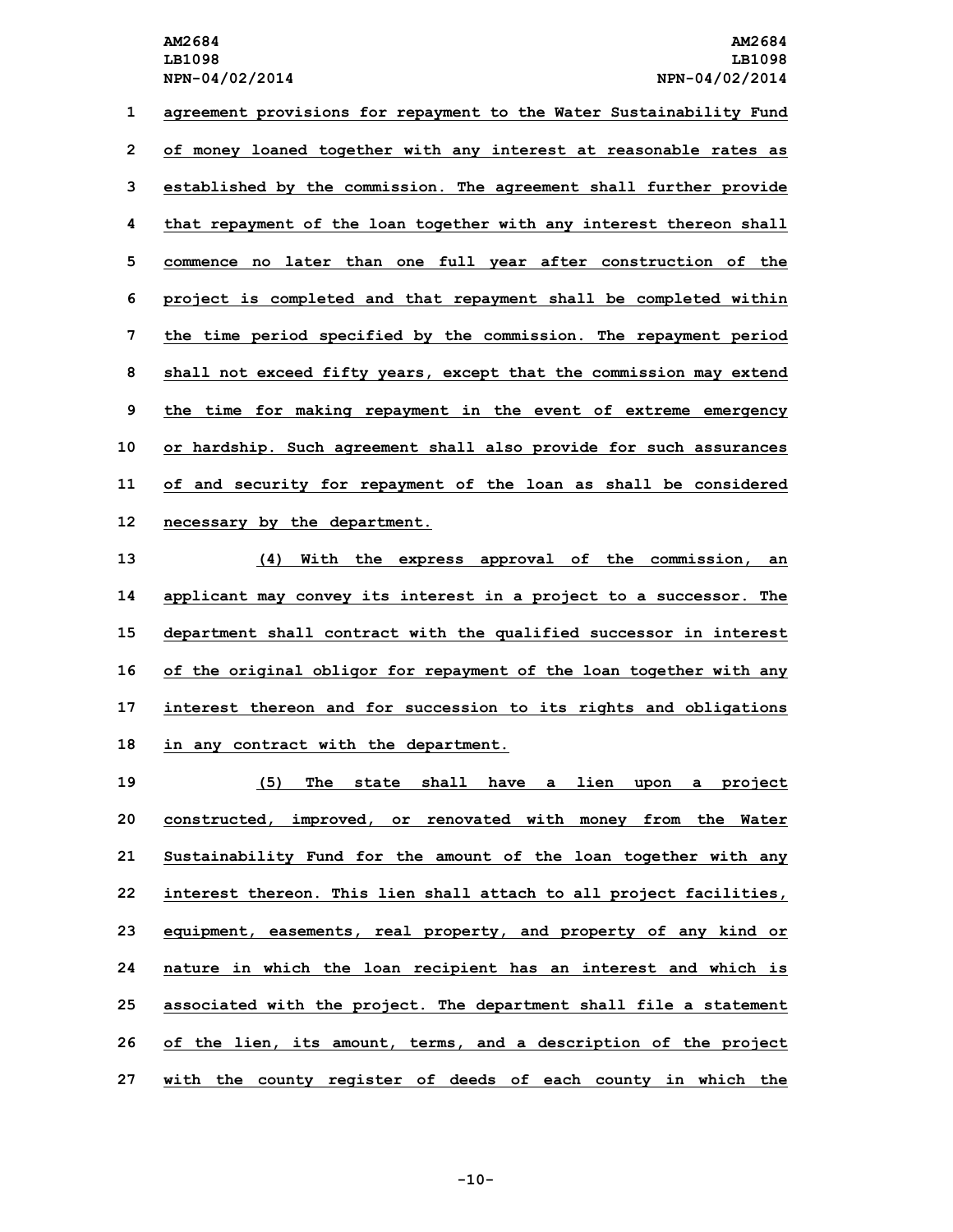**project or any part thereof is located. The county register of deeds shall record the lien and it shall be indexed as other liens are required by law to be indexed. The lien shall be valid until paid in full or otherwise discharged. The lien shall be foreclosed in accordance with applicable state law governing foreclosure of mortgages and liens. Any lien provided for by this section may be subordinate to that which secures federal assistance or other secured assistance received on the same project.**

 **Sec. 9. In order to develop Nebraska's water resources, the department, using the process provided for in subsection (4) of section 6 of this act, and with the approval of the commission, may acquire interests in water and related land resources projects in the name of the state utilizing the Water Sustainability Fund. Such use of the fund shall be made when the public benefits obtained from the project or <sup>a</sup> part thereof are statewide in nature and when associated costs are determined to be more appropriately financed by other than <sup>a</sup> local organization. Such use of the fund may be made upon the determination by the department and the commission that such acquisition is appropriate under sections 3 to 10 of this act. The department, with the approval of the commission, may also acquire interests in water resource projects in the name of the state to meet future demands for usable water. Such resource projects may include, but not be limited to, the construction of dams and reservoirs to provide surplus water storage capacity for municipal and industrial water demands and for other projects to assure an adequate quantity of usable water. In furtherance of these goals the department may contract with the**

**-11-**